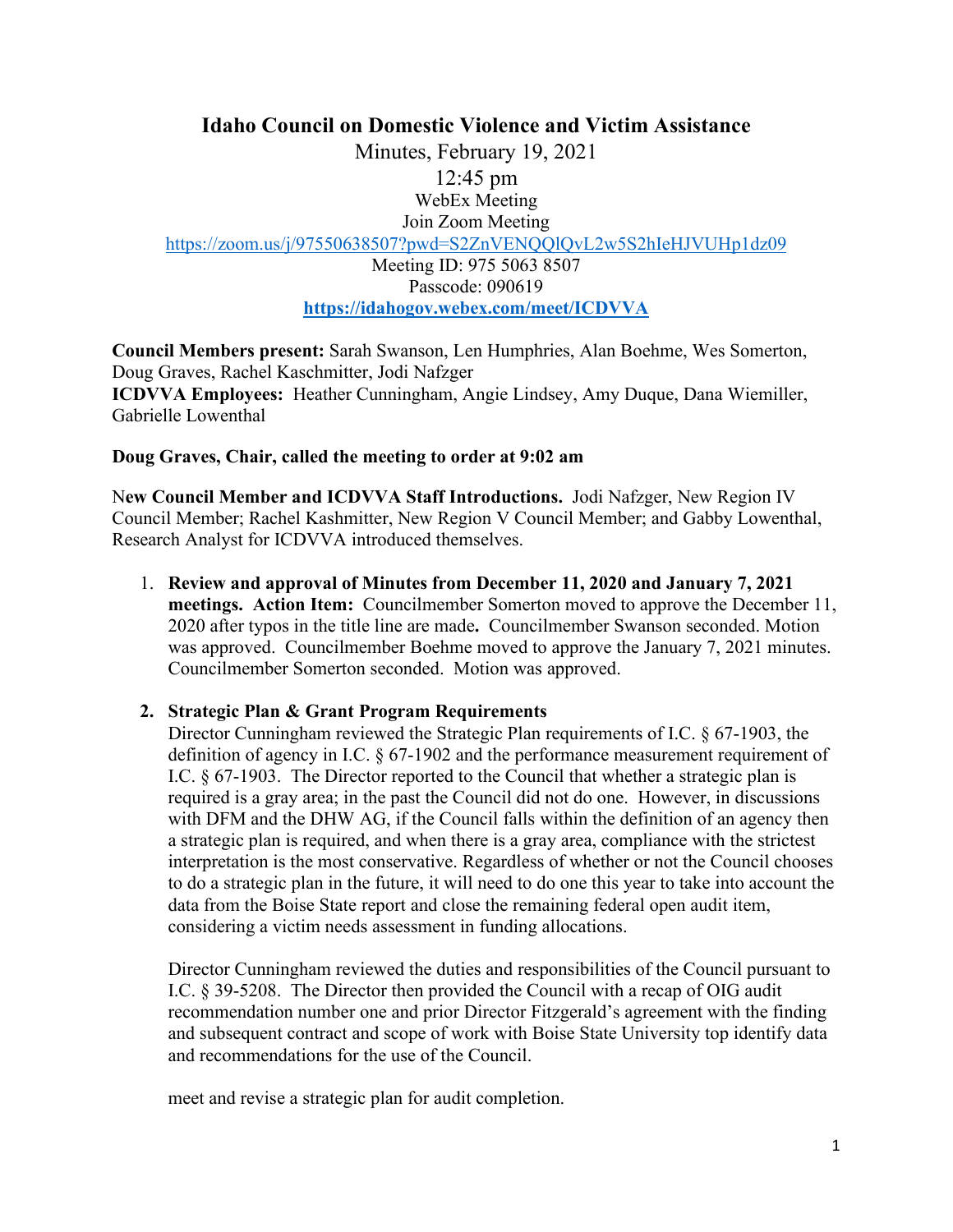Proposed Strategic Plan Revisions:

- a. Remove unrealistic or outdated portions
- b. Revise Performance Measures
- c. Prioritize Goals
- d. Identify Policy Issues
- e. Identify Collaboration Partners

Grant Program Requirements:

Federal grants want data and more funding information. Items to include / enhance:

- a. Grant allocation funding formula
- b. Who is underserved?
- c. What are high need locations?
- d. Identification of barriers?
- e. Training.
- f. Council Role.

## **3. Available Data & Recommendations Regarding Victim Needs in Idaho &**

#### **5. Utilizing the Available Data to Promote Equitable Access to Services**

Presentation by Director Cunningham on the need to incorporate data in the four [Boise State Biennial Reports](https://www.boisestate.edu/sps-criminaljustice/biennial-report/) into funding decisions. Ms. Lowenthal's addition to the Council staff will give more opportunities to effectively use data from programs and fill data gaps. The recommendations of each report were highlighted and then the Council discussed the recommendations and potential action items regarding the same, summarized as follows.

a. *State v Clarke* Report: Len Humphries reviewed recommendations of the report. The BSU Clarke study was discussed.

Councilman Humphries indicated that making victim based training mandatory can cause law enforcement opposition for a variety of reasons. He further discussed that a constitutional amendment was a big lift and likely unrealistic. He indicated that in one Judge counties there are significant barriers to obtaining warrants as Clarke requires. Finally, he indicated law enforcement connecting victims with services while on scene might be something the Council could works towards, in collaboration with the Sheriff's Association, the Association of Police Chiefs and/or the Association of Counties and Cities.

Director Cunningham discussed with the Council the report findings and potential actions the Council could take, including: 1) possible a collaboration with law enforcement for victim response and training, possibly in the form of POST approved webinars, and incentivizing training 2) working with existing agencies who have hotlines to connect victims to services in geographically underserved areas of the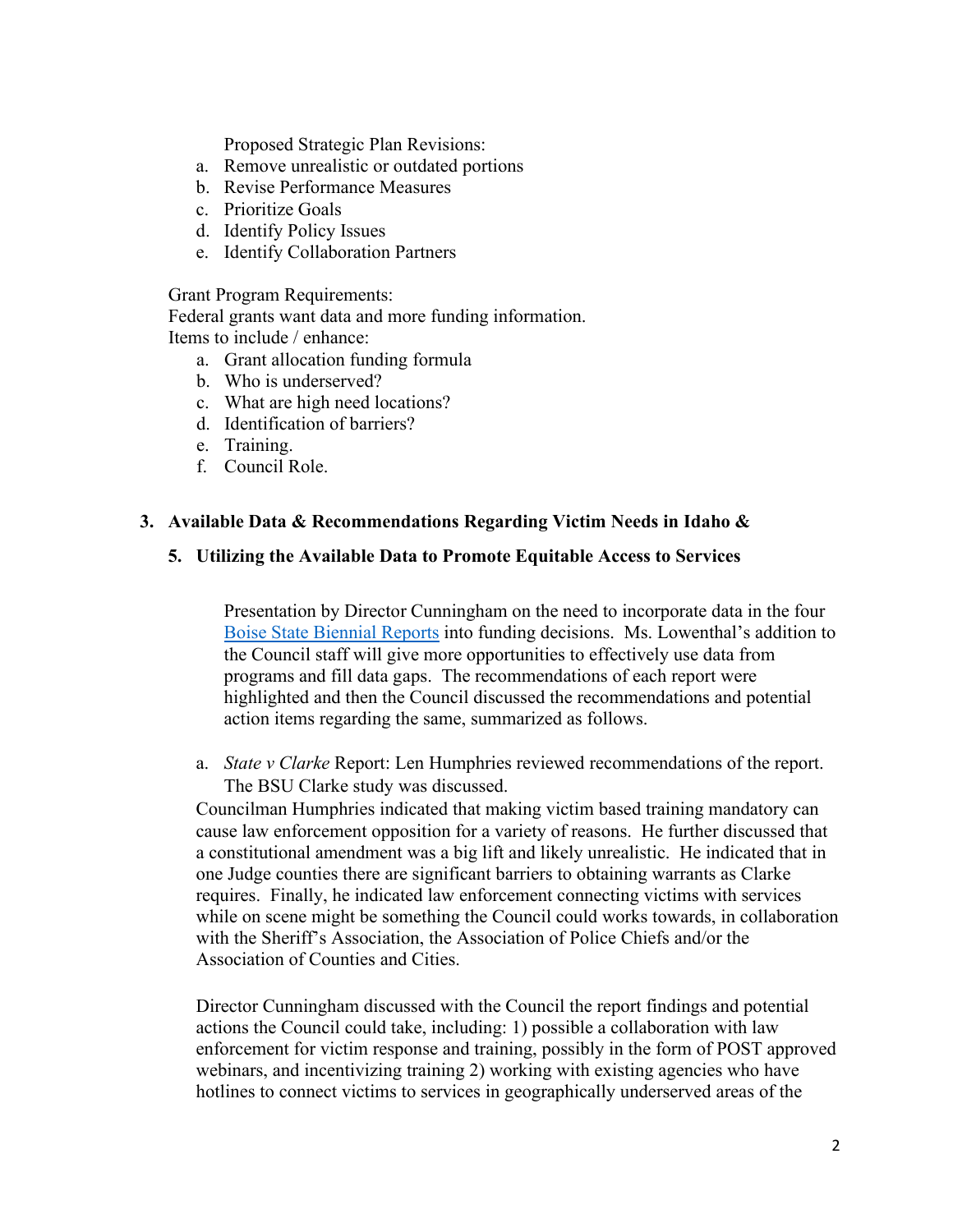state, 3) exploring a statewide hotline or regional network to connect victims at the scene with providers.

Councilman Somerton suggested working with Legal Aid, which has a statewide hotline, to explore whether existing networks could be tapped into and expanded to victim services.

The Council discussed and expressed support for having a regional pilot project, perhaps in conjunction with Safe Passage or one of our other funded agencies, to explore regional connections with victims on the scene. Further, the Council voiced support for collaborating with the Coalition and law enforcement organizations to make training available.

Councilman Humphries voiced concerns with the current relationship between the Idaho Coalition and law enforcement.

### b. ISAKI Report: Sarah Swanson, Amy Duque

Councilwoman Swanson and Ms. Duque discussed the ISAKI report recommendations. Councilwoman Swanson discussed the beneficial collaboration with prosecutors and victim witness coordinators. Ms. Duque discussed the recommendation to amend I.C. § 39-6316 and the need for it to include all victims of sexual assault and not just domestic violence. There is a need for funding to prioritize the underserved area of Idaho. Councilmember Swanson recommended looking at and revising the current materials and pamphlets on domestic violence, and the Council discussed trauma informed training that would help officers understand that trauma can cause some of the same behaviors that officers are trained to see as credibility problems, and it would be helpful to have more officers trained in trauma informed practices.

The Council discussed how to:

- 1. Prioritize funding to rural/remote underserved counties this requires a precise definition of "underserved" as discussed elsewhere in our Strategic Plan, and a plan for how to give extra weight to these services when scoring applications
- 2. Advocate for the modification of Idaho Statute 39-6316 to incorporate all victims of sexual violence (not only victims of domestic violence)
- 3. Advocate for the modification of Idaho Statute 39-6316 to require policing agencies to connect victims to services at the time of reporting (or at the very least, a national or regional hotline to call to get more information about available services)
- 4. Work to enhance the partnerships between policing agencies and victim service providers
- 5. Work to increase training opportunities in the state for law enforcement to better understand the obstacles to victim credibility (similarities between the physical manifestations of trauma response vs. the physical manifestations police have been trained to identify as lying)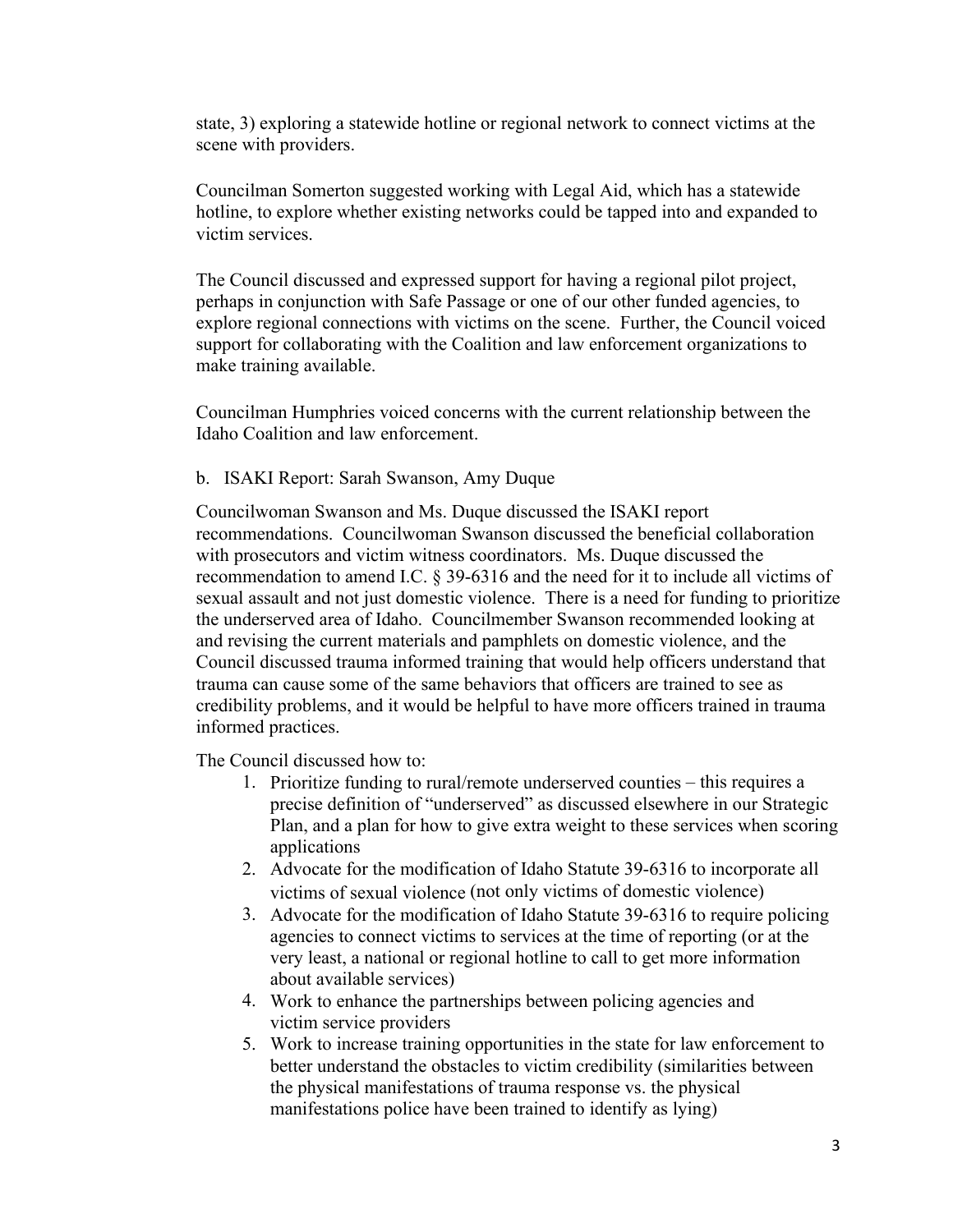Director Cunningham reviewed that while the Council needs to obtain the Governor's approval to propose legislation, the Council may serve as an informational resource on policy issues and that if the Council felt that it should act on the recommendation to revise I.C § 39-6316, it would be reasonable to draft a proposed "fix" bill and provide it to the Governor's office for consideration for next legislative session. The Council expressed general support for this idea and Councilmember Humphries suggested that Director Cunningham draft proposed legislation and move that effort forward through the proper channels. Councilmember Nafzger expressed support for that proposal.

#### c. Agency Report: Wes Somerton, Dana Wiemiller

Councilman Somerton and Ms. Wiemiller discussed the recommendations in the report. Councilmember Somerton reported that recommendations 12, 13, 14 and 15 all deal with expanding efforts to reach traditionally underserved communities. Expanding efforts to reach traditionally vulnerable and underserved communities is a key priority. The definition of "underserved" previously used by ICDV should be updated to be more inclusive of vulnerable/underserved communities referenced in the Agency Report. The Council should also regularly revisit which communities are included in our definition of underserved communities. The Council should evaluate how agencies are addressing underserved populations when scoring funding applications. Interagency collaboration is another (related) priority. This is mentioned in other reports and could be referenced in the Strategic Plan as a common theme among the BSU study efforts.

Councilmember Somerton indicated that in addition to the agency report he considered the May 2020 Idaho Statistical Analysis report. He indicated that one theme or category to address is a funding issue: how do we make our funds known to agencies, as well as help them easily understand the proper use of federal funds so they know what they can and cannot use the funds for and using that knowledge, use funds to their best advantage. The Council discussed that the updated grant manual and information on our website was a good step in that direction and suggested staff talk with stakeholders to identify what problems they have regarding funding and work to address them.

The Council discussed the VOCA priority categories and the how to better identify the populations being served in funding applications. Councilmember Nafzger discussed refashioning applications, providing training via roadshows or otherwise reducing barriers to training for programs, and how to best reach marginalized communities. Councilmember Nafzger suggested exploring self-rescue manuals as a way to connect programs with resources or victims with resources.

Director Cunningham informed the Council of the recent Resource Library project to connect programs with policies and resource lists of other agencies, as well as the new Mentorship program to pair newer agencies with more experienced agencies. The Director also suggested that a future BSU intern project might be to look at the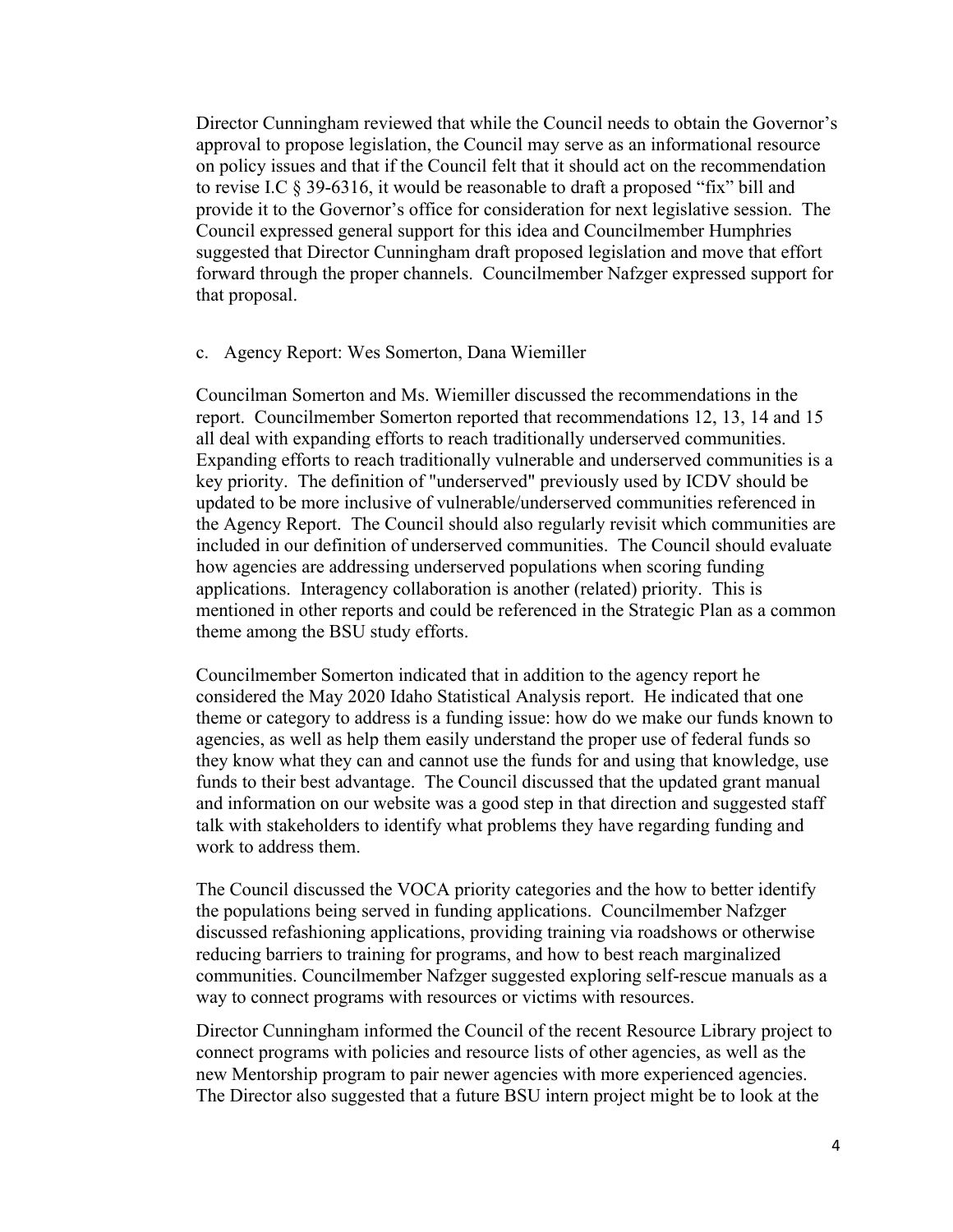service standards for agencies that are outdated. Councilmember Kaschmitter suggested that many behavioral health and mental health providers already have resource lists, which might be a good starting point as we try to collect resources for agencies and build regional lists.

The Council discussed the difficulty in finding available data on underserved populations and potential available sources of data, including data from the domestic violence courts. Director Cunningham discussed identification of resources for data and the Council agreed that identification of data and collaboration with other agencies to obtain needed data should be a key priority.

#### d. Victim Survey Report: Doug Graves, Angie Lindsey

Councilman Graves and Ms. Lindsey discussed the barriers of getting information from Victim Surveys. There are too many surveys and victims do not want to fill out multiple surveys after receiving services from providers. It is currently difficult to obtain usable data. Placing an ongoing survey on the ICDVVA website may give access to victims. The 2021 Safety and Resiliency conference will provide a session of resources and an opportunity for feedback. Councilmember Somerton expressed that if out of 97 people who took the BSU survey only 19 completed it or provided enough information for the data to be usable, there may be a problem with the survey. The Council discussed ways to encourage stakeholders to participate in the survey effort, including potential incentives to those who complete surveys or agencies which give out the BSU survey and end up with high completion rates. Incentives, revision of the survey, and promotion of the survey were all discussed as options.

The Council considered the BSU recommendations for a statewide victimization survey. Director Cunningham briefly discussed how such a survey might provide a baseline and suggested if the Council was interested, she would contact the BSU team and invite them to make a proposal and provide a cost estimate for consideration so they could answer the Council's questions about the utility and process of a statewide survey. The Council indicated that at this time they would prefer to learn more about available data and focus on existing data vs. explore a statewide additional survey.

e. ACES Report - Alan Boehme

Councilman Boehme was called away but reported via email to the Director that he did not see many recommendations made in the ACES report the Council could ace on. The primary recommendation was to raise awareness about ACE's in order to shift preventative efforts from individual responsiblity to community-level public health solutions. A secondary recommendation was to garner more data to ensure and verify the relationships between ACE's and other systems (judicial, social, ect.) He noted that the report brings up a strong correlation between social and economic impoverish children and their proclivity to having ACEs.

f. Idaho Criminal Justice Needs Assessment – Heather Cunningham

Ms. Cunningham explained that the older 2014 Needs Assessment report by Boise